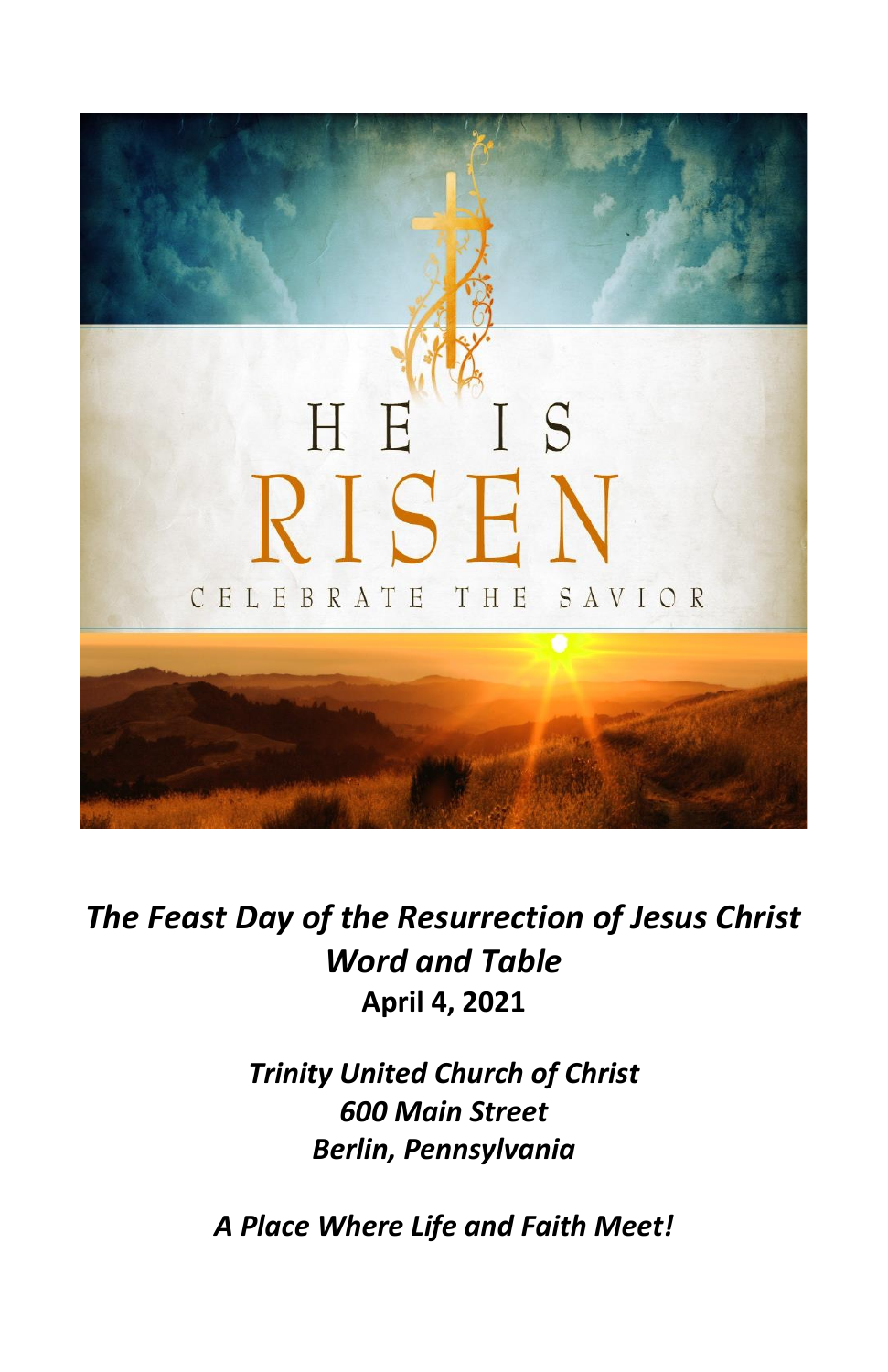# *Welcome to Trinity Church*

Welcome to worship on this Feast Day of the Resurrection of Jesus Christ. All of the hopes and expectations of Christians are realized in the resurrection of Jesus Christ from the dead, making Easter the most celebrative day of the church year.

Because the good news of Easter can hardly be contained in a single day's celebration, Easter is only the first of fifty days of Eastertide, the "Great Fifty Days" that lead up to Pentecost. This season is designed for extended celebration, for exploring the ramifications of Easter for the redemption of all creation, and for joyful Christian living.

This is my faith statement for Easter Sunday – "I Believe!"

*I believe in the Jesus who healed and the Jesus who was arrested. I believe in the Jesus who was abused and the Jesus who abused not in return. I believe in the Jesus who was called a traitor and the Jesus who was a peacemaker. I believe in the Jesus who was falsely accused and the Jesus who turned those accusations back on his accusers. I believe in the Jesus who was crucified and the Jesus who forgave his crucifiers as they watched the breath of life leave him. I believe that the Jesus who was buried on Friday is the Christ who arose on Sunday, and because I believe this, I affirm Jesus to be the Christ, Son of the living God, Savior, liberator, long-awaited Messiah, King of kings and Lord of lords. I gladly proclaim the day of Christ's resurrection to be the Easter for all generations. Glory to God—our Savior lives!*

The color of the paraments for Easter Sunday is gold.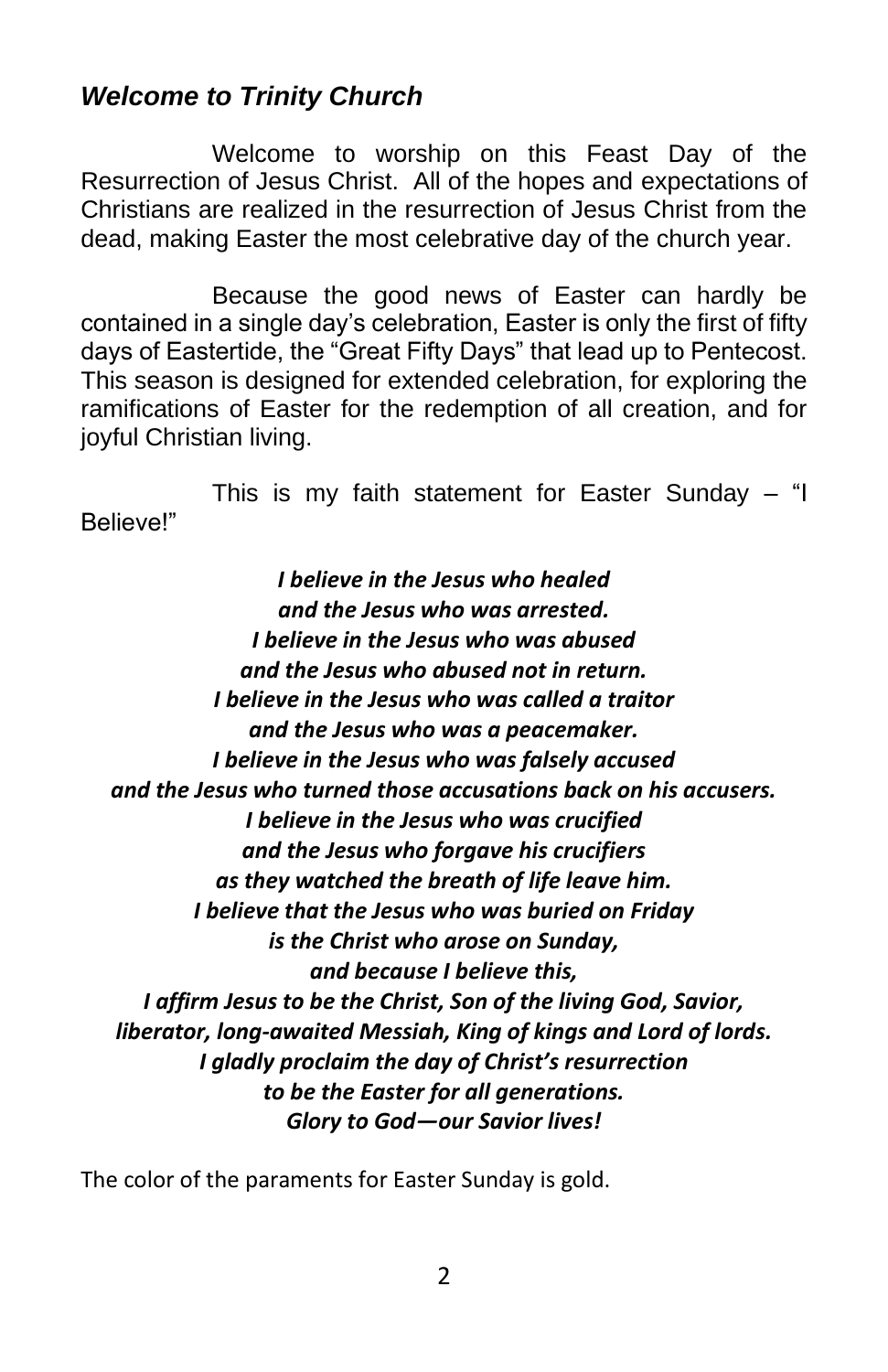**Music of Celebration** *Festival Music for Easter Sunday*

**\*Easter Hymn: No. 217** *Christ the Lord Is Risen Today*

**\*Apostolic Greeting**

Blessed be God: Father, Son, and Holy Spirit.

**And blessed be his kingdom, now and forever. Amen.** Alleluia. Christ is risen!

**The Lord is risen indeed. Alleluia!**

**Ministry of Music** Ministry of Music

*Festival on "Duke Street" – Jesus Shall Reign!*

# **WE HEAR GOD'S WORD**

**Psalmody Psalm 118:1-2, 14-24** 

|             | Oh give thanks to the LORD, for he is good; |
|-------------|---------------------------------------------|
|             | for his steadfast love endures forever!     |
| $\mathbf 2$ | Let Israel say,                             |
|             | "His steadfast love endures forever."       |
| 3           | Let the house of Aaron say,                 |
|             | "His steadfast love endures forever."       |
| 4           | Let those who fear the LORD say,            |
|             | "His steadfast love endures forever."       |
| 14          | The LORD is my strength and my song;        |
|             | he has become my salvation.                 |
| 15          | Glad songs of salvation                     |
|             | are in the tents of the righteous:          |
|             | "The right hand of the LORD does valiantly, |
| 16          | the right hand of the LORD exalts,          |
|             | the right hand of the LORD does valiantly!" |
| 17          | I shall not die, but I shall live,          |
|             | and recount the deeds of the LORD.          |
| 18          | The LORD has disciplined me severely,       |
|             | but he has not given me over to death.      |
| 19          | Open to me the gates of righteousness,      |
|             | that I may enter through them               |
|             | and give thanks to the LORD.                |
| 20          | This is the gate of the LORD;               |
|             | the righteous shall enter through it.       |
| 21          | I thank you that you have answered me       |
|             | 3                                           |
|             |                                             |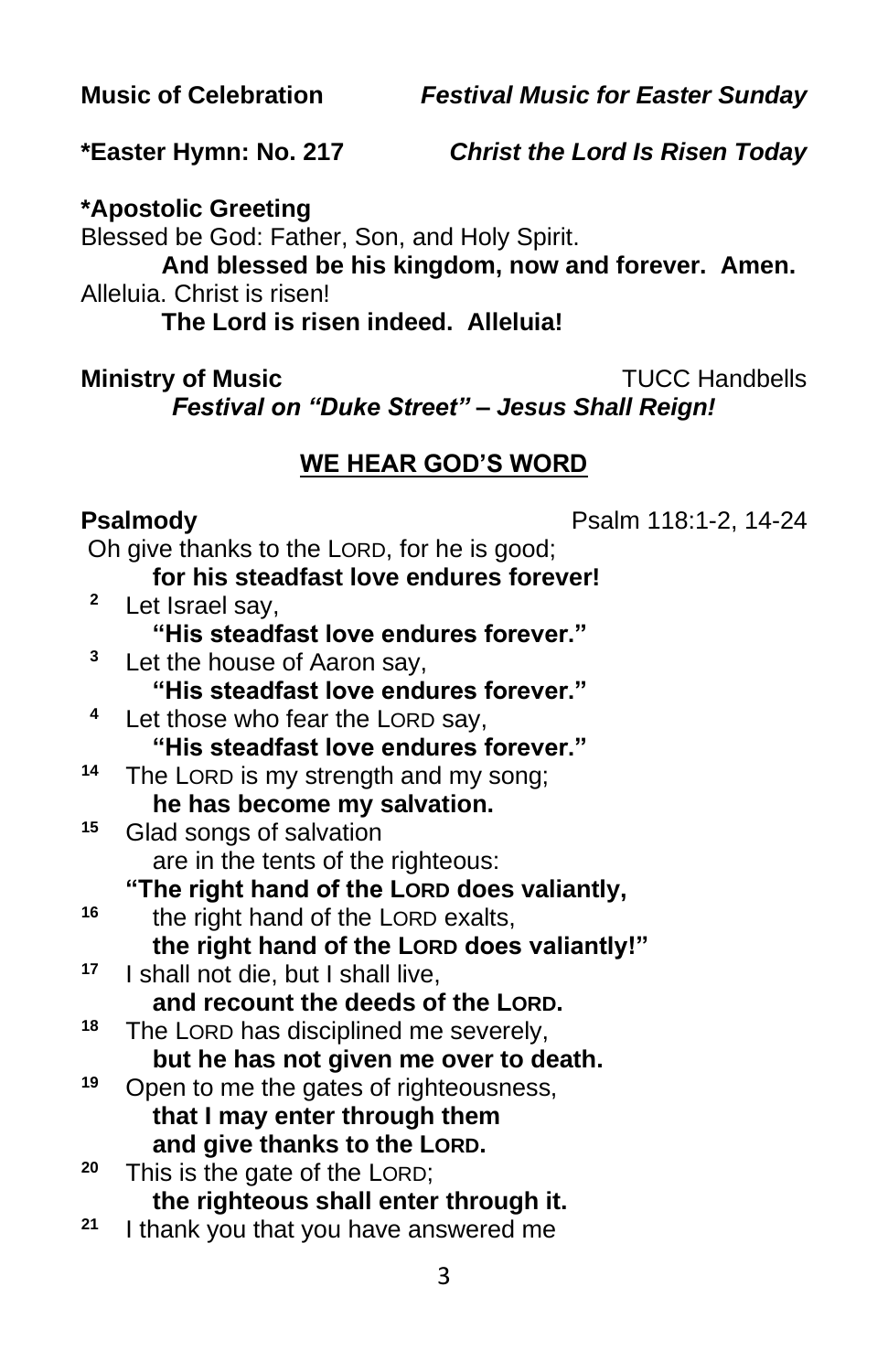#### **and have become my salvation.**

- **<sup>22</sup>** The stone that the builders rejected **has become the cornerstone.**
- **<sup>23</sup>** This is the LORD's doing;
	- **it is marvelous in our eyes.**
- **<sup>24</sup>** This is the day that the LORD has made; **let us rejoice and be glad in it. Glory be to the Father and to the Son, and to the Holy Ghost: as it was in the beginning, is now and ever shall be, world without end. Amen.**

#### \***Praise: No. 35** *The Majesty and Glory of Your Name!*

#### **\*The Easter Gospel** St. John 20:1-18

Now on the first day of the week Mary Magdalene came to the tomb early, while it was still dark, and saw that the stone had been taken away from the tomb. **<sup>2</sup>** So she ran and went to Simon Peter and the other disciple, the one whom Jesus loved, and said to them, "They have taken the Lord out of the tomb, and we do not know where they have laid him." **<sup>3</sup>** So Peter went out with the other disciple, and they were going toward the tomb. **<sup>4</sup>** Both of them were running together, but the other disciple outran Peter and reached the tomb first. **<sup>5</sup>**And stooping to look in, he saw the linen cloths lying there, but he did not go in. **<sup>6</sup>** Then Simon Peter came, following him, and went into the tomb. He saw the linen cloths lying there, **<sup>7</sup>** and the face cloth, which had been on Jesus' head, not lying with the linen cloths but folded up in a place by itself. **<sup>8</sup>** Then the other disciple, who had reached the tomb first, also went in, and he saw and believed; **<sup>9</sup>** for as yet they did not understand the Scripture, that he must rise from the dead. **<sup>10</sup>** Then the disciples went back to their homes.

**<sup>11</sup>** But Mary stood weeping outside the tomb, and as she wept she stooped to look into the tomb. **<sup>12</sup>** And she saw two angels in white, sitting where the body of Jesus had lain, one at the head and one at the feet. **<sup>13</sup>** They said to her, "Woman, why are you weeping?" She said to them, "They have taken away my Lord, and I do not know where they have laid him." **<sup>14</sup>** Having said this, she turned around and saw Jesus standing, but she did not know that it was Jesus. **<sup>15</sup>** Jesus said to her, "Woman, why are you weeping? Whom are you seeking?" Supposing him to be the gardener, she said to him, "Sir, if you have carried him away, tell me where you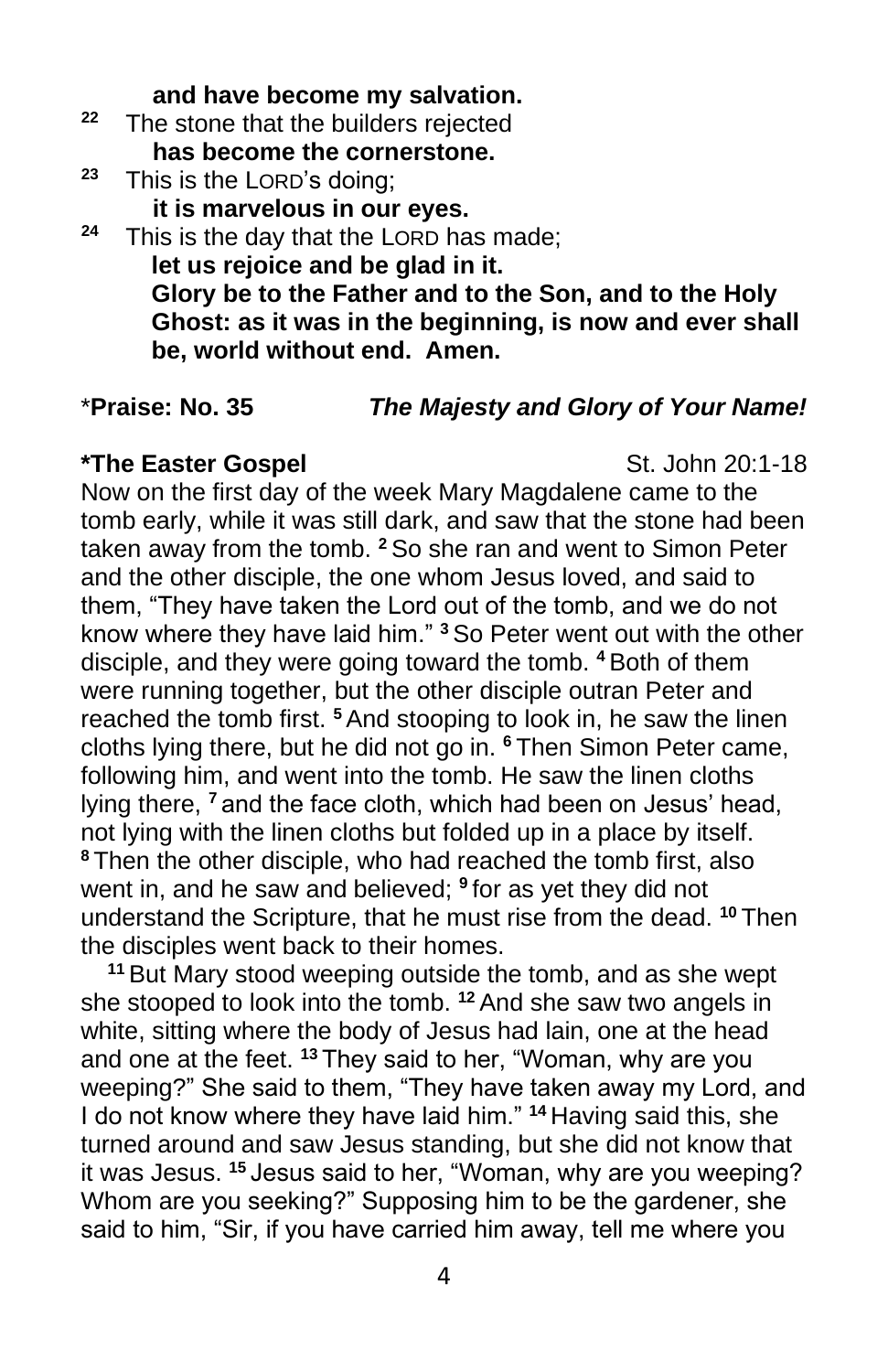have laid him, and I will take him away." **<sup>16</sup>** Jesus said to her, "Mary." She turned and said to him in Aramaic, "Rabboni!" (which means Teacher). **<sup>17</sup>** Jesus said to her, "Do not cling to me, for I have not yet ascended to the Father; but go to my brothers and say to them, 'I am ascending to my Father and your Father, to my God and your God.' " **<sup>18</sup>** Mary Magdalene went and announced to the disciples, "I have seen the Lord"—and that he had said these things to her.

#### **\*The Apostles' Creed**

Let us join together in professing the Christian faith as contained in the Scriptures of the Old & New Testaments. Do you believe in God? **I believe in God, the Father Almighty, creator of heaven and earth.** Do you believe in Jesus Christ? **I believe in Jesus Christ, his only Son, our Lord, who was conceived by the Holy Ghost, born of the Virgin Mary, suffered under Pontius Pilate, was crucified, died, and was buried; he descended into hades. On the third day he rose again; He ascended into heaven, is seated at the right hand of the Father, and will come again to judge the living and the dead.** Do you believe in the Holy Ghost? **I believe in the Holy Ghost, the holy catholic Church, the communion of saints, the forgiveness of sins,**

**the resurrection of the body, and the life everlasting. Amen.**

# **Easter Sunday Homily** Rev'd Dr. David Alan Williams *Two Graves and Two Gardens*

**\*Invitation to the Lord's Table**

#### **\*The Choral Great Thanksgiving Sung Responsively**

The Lord be with His precious flock, **And with His servant too.** Lift up your hearts unto the Lord,

# **We lift them to the Lord.**

Let us all give thanks to God our Lord, let us join in grateful song.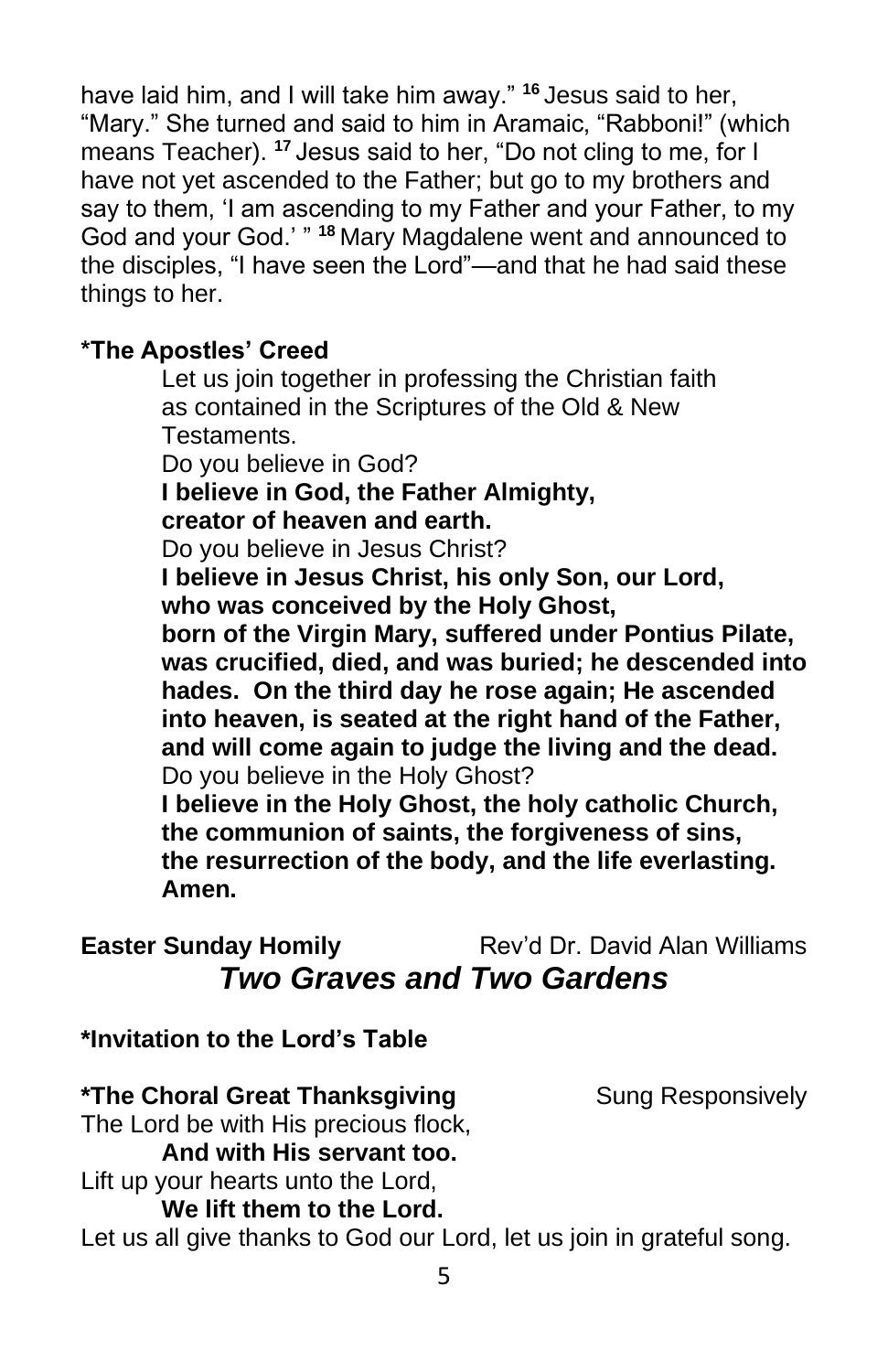#### **'Tis right to give Him thanks and praise and join in grateful song.**

It is right. . .join their unending hymn:

\*The Sanctus **Sung by All Sung by All Holy, Holy, Holy Lord God of pow'r and might adored. Heav'n and earth are full of Thy glory; Sing Hosanna to the Lord. Sing Hosanna in the highest, blessed is the one who comes. Cometh in the name of the Lord, Sing Hosanna to the Lord.**

**Prayer of Consecration and Epiclesis**

**Our Savior's Prayer** [using **debts** and **debtors**]

**The Sharing of the Bread and Cup**

**Thanksgiving**

**The Saints in Action**

**\*Hymn of Dismissal: No. 234** *Crown Him with Many Crowns*

#### **\*Sung Dismissal and Blessing** *Now Unto Him Who Is Able*

Now unto Him who is able to keep you from falling. To make you stand in His presence blameless and with great joy. To the only God our Savior, Jesus Christ our Lord. Be the glory, and the majesty, dominion, and authority. Both now and forevermore, Amen. **Give Him the glory, and the majesty, dominion, and authority. Both now and forevermore, Amen!**

**\*Going Forth**

#### + + + + + + +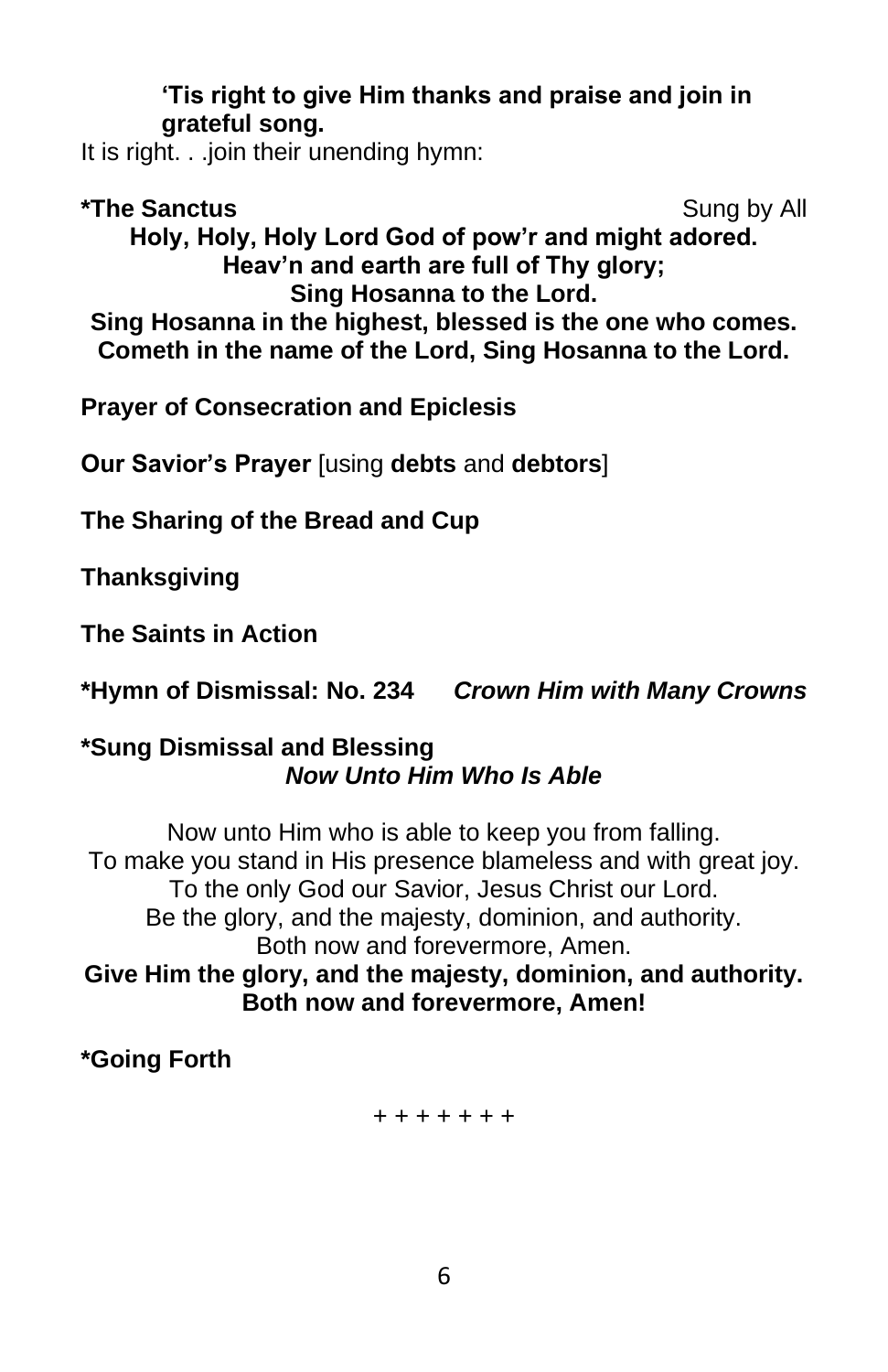# **The Saints In Action**

Wednesday 6:30 p.m. Handbells Next Sunday – Second Sunday of Easter 8:00 a.m. Worship 9:30 a.m. Worship 9:45 a.m. Sunday School

**Pastor Dave** will be at the House of St. Augustine's in Oxford, Michigan this week on retreat and sharing in the responsibilities of celebrating Holy Communion each day while there. Please hold the House in your prayers following the unexpected death of Fr. John Cochran who has served as Prior of the community for the past 6 years. Pastor will return to Berlin next Sunday evening. In his absence, please call Terry Luteri for pastoral care emergencies. This week only the office hours will be modified to Monday through Thursday from 9:00 to 1:00.

#### **Giving From 3/21/2021**

|              | Rec        | <b>Budget</b> | Over/Under |
|--------------|------------|---------------|------------|
| General      | \$2,762.00 | \$2,434.93    | \$327.07   |
| <b>Ben</b>   | \$768.00   | \$213.46      | \$554.54   |
| <b>Maint</b> | \$175.00   | \$163.46      | \$11.54    |
| <b>Total</b> | \$3,705.00 | \$2811.85     | \$893.15   |

Benevolence includes Food Pantry of \$15; Penn West Debt Relief of \$155.00; OGHS Offering of \$335.00.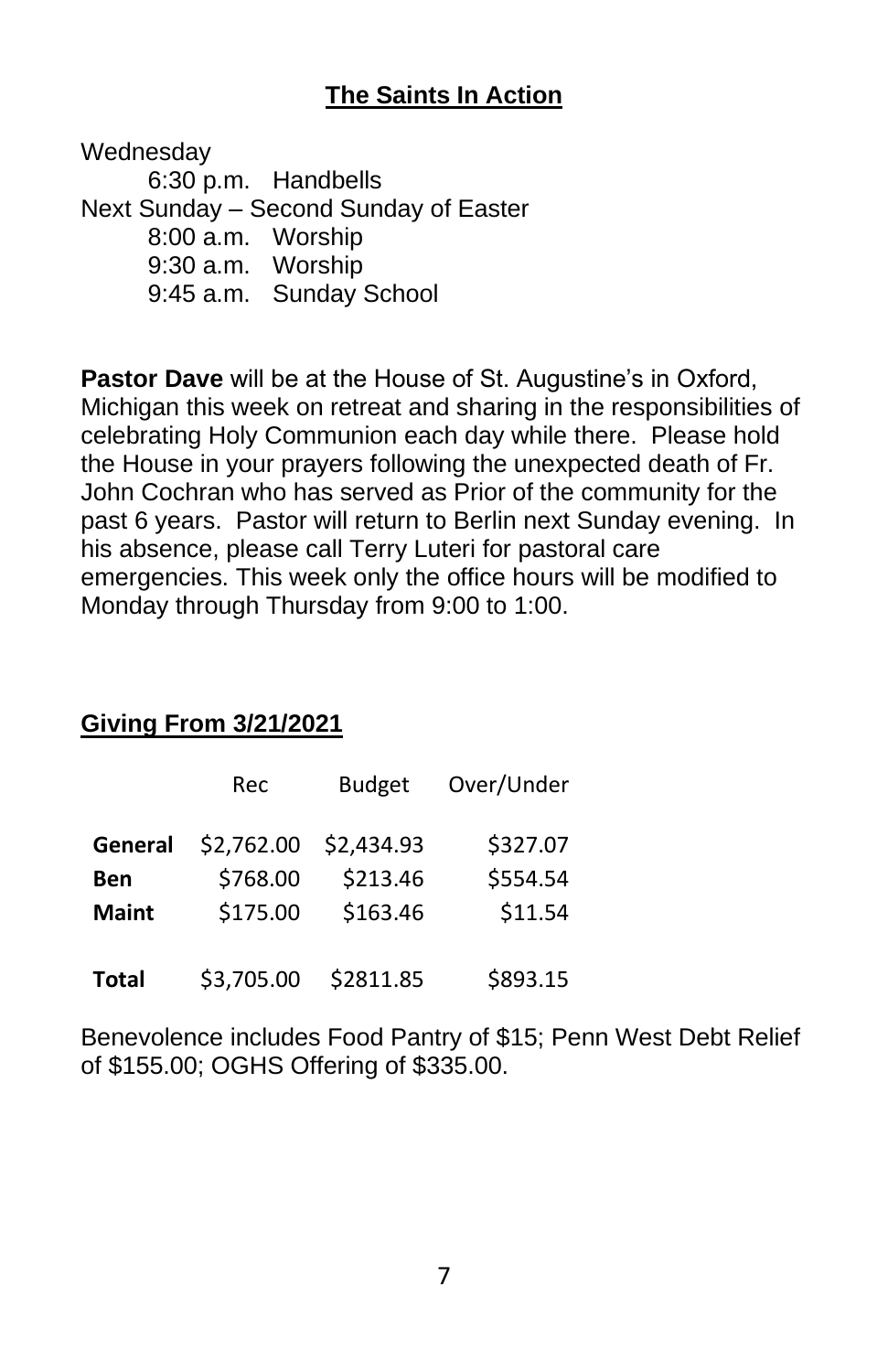# **Those Remembered in prayer:**

God's guidance and protection for Armed Forces.

## **Shut Ins:**

Roy Bucher, Helen Diest, Mary Forespring, Fae Hetrick, Cynthia Kelly, Lois Krause, Deb Luteri, Lois Saylor, Dirkje Stellingwerf.

## **Healing Concerns:**

Mark Amyot, Lindsey Stotler Cioci, Terry Coslic, Pam Crooks, John Durst, Susan Durst, Wilma Durst, Bryan Emerick, Tony Fertitta, Jane Fisher, Linda Gallick, Janet Gindlesperger, Kathryn Grimm, Brenda Leister, Tom Logston, Larry McCullen, Bayley Mull, Bob Murphy, Tyler Seifert, Dwight Smith, Robin and Lynn Walker, Harry Watkins, Heather Weighley, Nancy Weighley, John Will, Karen Will, Kimberly Kay Roos Zimmerman.

Karol Saylor would like to express her gratitude for the cards, phone calls and prayers during her recent surgery and recovery. A special thank you to Pastor Dave who took her to Pittsburgh to assist her with appointments.

# **Holy Trinity Quilters & Knotters**

The number of quilters and knotters has greatly declined since COVID. There is a tremendous need for items to be completed but not enough hands to do it. We are looking for anyone willing to volunteer their time on Tuesdays at 9:00 AM. A delicious lunch is part of the package. No experience needed!

Blessings, Nita Richards & Caroly Rastrelli HTELC, Secretaries Holy Trinity Lutheran Church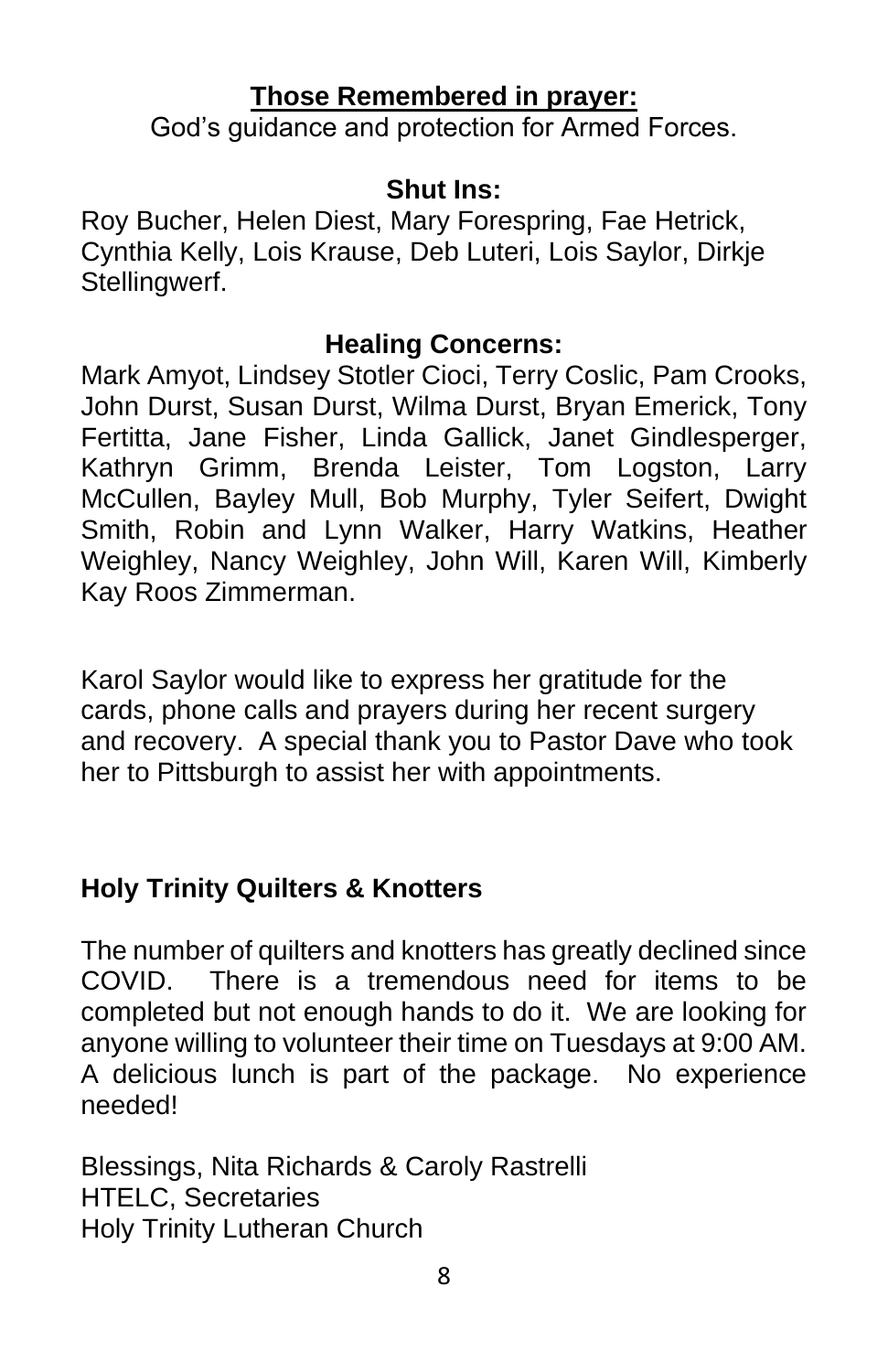*Where You May Find. . .*

**The Nursery:** *is on the lower level for children and their parent. A big screen TV is mounted in the room so that you may watch the service.*

**At the Sanctuary Entrances. . .** Large Print Bulletins **Example 20** Hearing Amplifiers Recycling Boxes for Bulletins *These Days –* Devotional

# **Assisting in Worship**

*Sound:* 8:00 am: David Saylor, Tyler Gindlesperger 9*:*30 am: Tom Croner, Jim Darr

*The Flowers on the altar* in memory of Marlin & Doug McClintock by Debbie Boyer

*The Whole Congregation in Ministry and Assisted by Pastor: Rev'd Dr. David A. Williams Secretary: Pam Bush Chancel Choir Director Emeritus: Linda Gallick Handbells: Jeanne Hillegas and Margie Zorn Financial Secretary: Renee Gindlesperger*

*Church Contact Information*

Phone: 814-267-3234 Mail: PO Box 86, Berlin, PA 15530 Email: [berlinucc@yahoo.com](mailto:berlinucc@yahoo.com) Website: [www.berlinucc.org](http://www.berlinucc.org/) **Pastor's Contact Information Cell Phone: 814-241-3919 E-Mail:** [uccvicar@gmail.com](mailto:uccvicar@gmail.com) 603 Fletcher Street, Berlin, PA 15530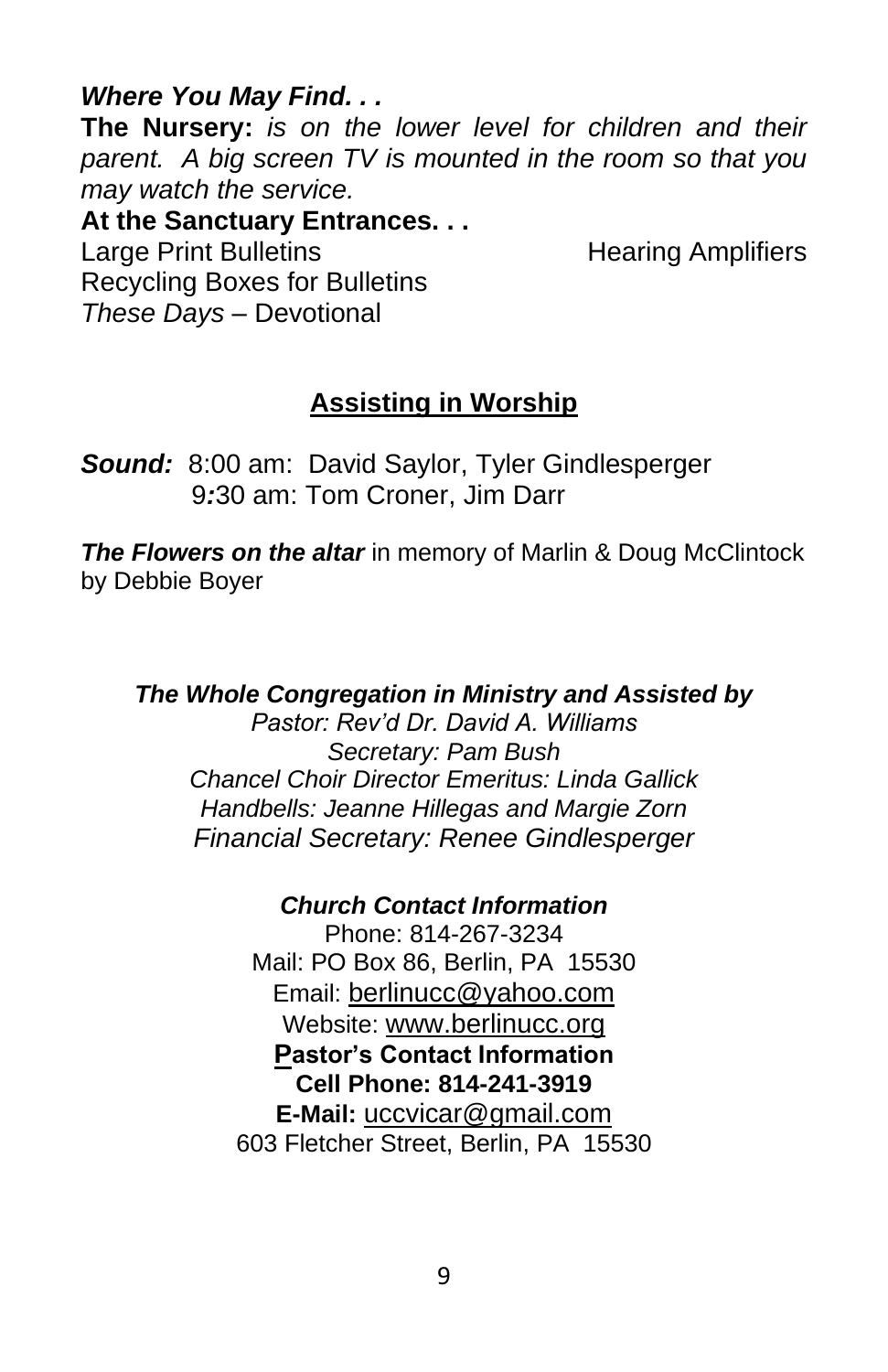

# *Easter Blessings*

\*Please be sure to pick up your flowers taking only the kind that you ordered as listed in this insert. Please, do not remove any flowers until after the 9:30 a.m. worship service. Thank you.

In memory of Kate Keidel by Jeanie Keidel Williams (2 Daffodil)

In honor of Julie Petro by Jeanie Keidel Williams

To the Glory of God by Bob & Carol Brown (1 Hyacinth)

In honor of their son & daughter in law Tim & Sharon Watkins by Harry & Jane Watkins (3 Hyacinth)

In Memory of his parents, Clarence & Elsie Watkins, her parents Harold Glessner & Estella Mazer, Stepfather Ken Mazer and their brothers and sisters by Jane & Harry Watkins

In honor of their Watkins daughter & Family, Bob & Tammy Sheeler, Brooke & Will by Harry & Jane Watkins.

In memory of Father John Cochran by Pastor Dave (2 Hyacinth)

To the Glory of God for my friends & colleagues by Pastor Dave

In honor of my best friend Ann by Chris King (1 Tulip)

In memory of Frank Sr., Ruth & Frankie Ream by Chris King

In memory of our daughter, Kathy Jo Brant by Al & Joyce Knotts (1 Hyacinth)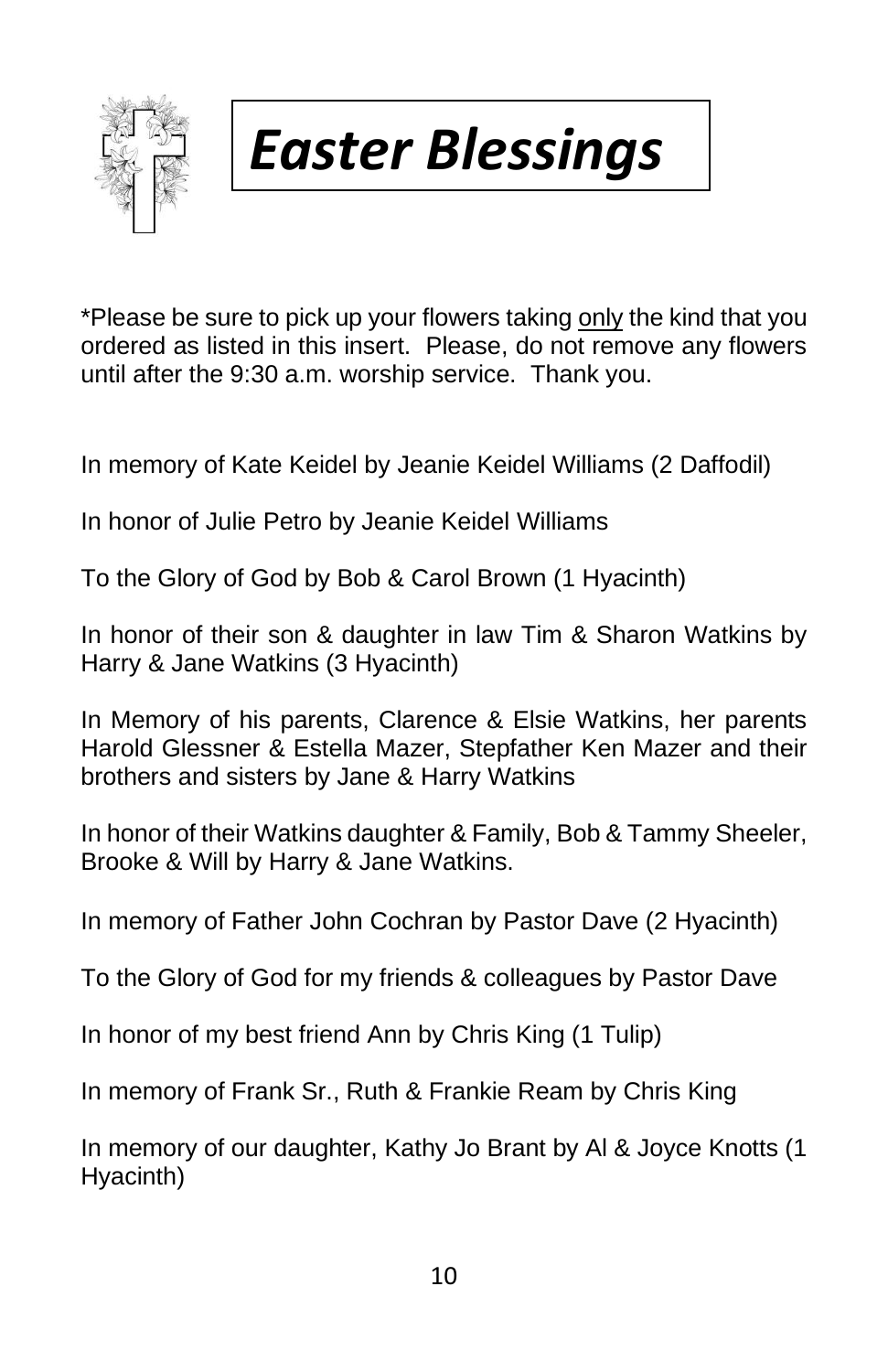In memory of Dorothy & Carl Robb by Curt & Dorothy Shaulis (2 Daffodil)

In memory of Marguerite & Chester Shaulis by Curt & Dorothy Shaulis.

In memory of Taylor M. Landis by Barb & Bill Landis (2 Tulip, 1 Hyacinth)

In memory of my loving husband Lester and my good friend Ruth Gindlesperger by LaVerne Coslic (1 Hyacinth)

In honor of Cohen Clark by Ellie Clark (1 Daffodil)

In memory of her parents Roy & Ruth Romesberg by Gale & Larry Hay (1 Tulip, 1 Hyacinth, 1 Daffodil)

In memory of his parents John Edward & Dorothy Hay by Larry & Gale Hay

In memory of their Aunt Evelyn & Uncle Bill Altfather by Larry & Gale Hay

In honor of my best friend Chris by Ann Slifco (3 Tulip)

In memory of Frank & Ruth Ream & Frank Jr., by Bill, Ann & Willie **Slifco** 

In memory of John & Dorothy Slifco by Bill, Ann & Willie Slifco

In honor of Kimberly Kay Roos by Allison Zimmerman (1Tulip)

In loving memory of Phillip & Mary Bittner by Nancy Bittner & Family (3 Tulip, 4 Hyacinth, 3 Daffodil)

In memory of Lee & Louise Witt by Mike & Melody Harber

In memory of Charles & Mary Smith by Mike & Melody Harber

In memory of Frank Ream, Jr. by Mike & Melody Harber